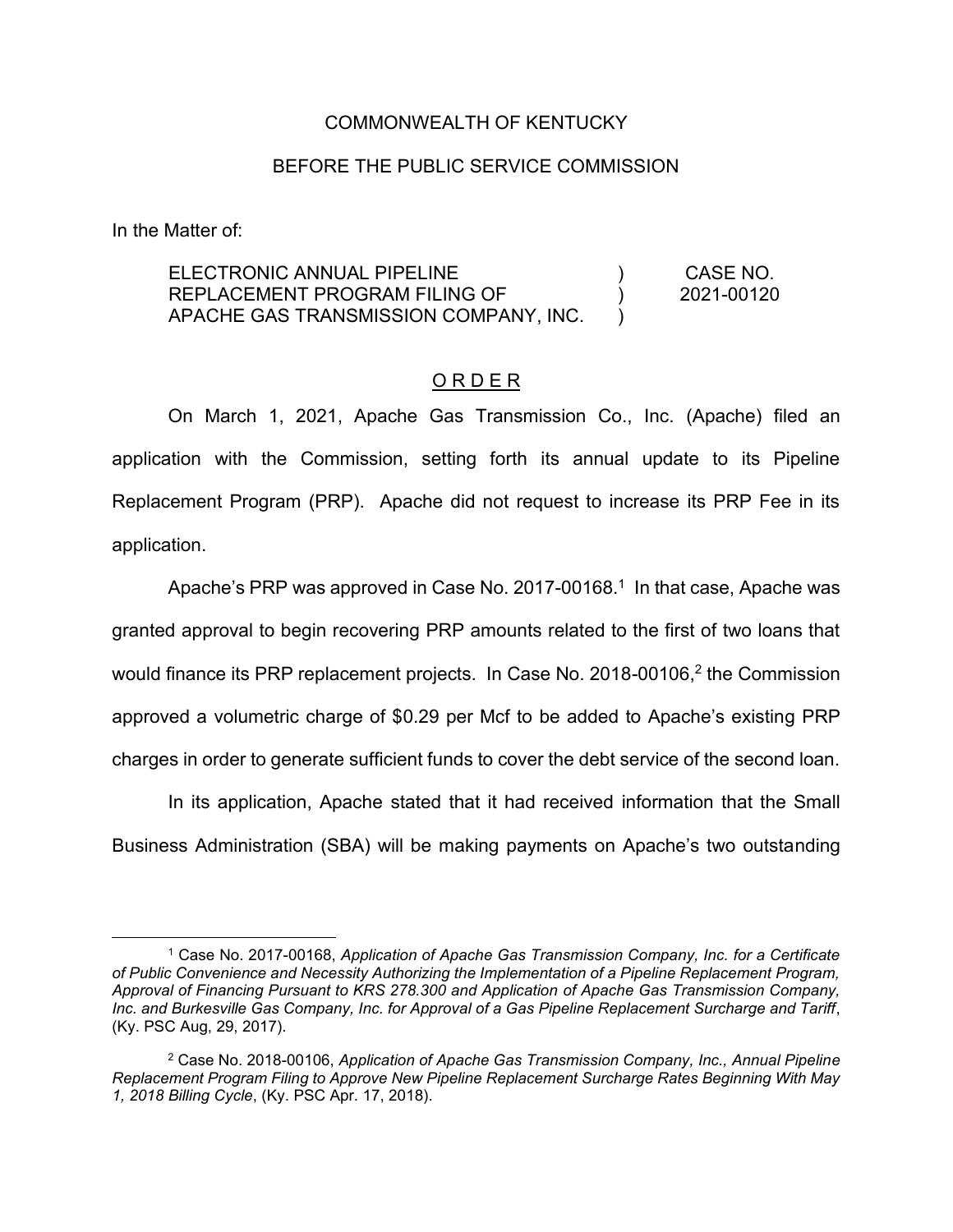SBA loans.<sup>3</sup> Apache states that it will be able to determine if an increase in the PRP fee is needed to cover the remaining expenses for the completed Marrowbone Creek project previously approved by the Commission upon the determination of the excess amounts that will occur from the payments made by SBA.<sup>4</sup>

The Commission, after consideration of the evidence of record and being otherwise sufficiently advised, finds that Apache's request to maintain its current PRP rates is reasonable and should be granted. Apache should continue to collect its PRP surcharges subject to the escrow terms contained in the final Order in Case No. 2017- 00168. Additionally, the Commission finds that it will consider any request to increase the PRP Fee as a separate proceeding should Apache obtain additional financing that will require a modification to its PRP fee or Apache determines that an increase or decrease is necessary subsequent to the modification of the financing conditions outlined in its pending application.

IT IS THEREFORE ORDERED that:

1. Apache shall continue to collect its PRP surcharges subject to the escrow terms contained in the final Order in Case No. 2017-00168.

2. Apache shall file its next annual PRP application with the Commission no later than March 1, 2022.

3. Any request to increase or decrease to the PRP Fee as the result of additional financing or subsequent to a change in the terms of the current financing will be considered in a separate proceeding.

<sup>3</sup> Application at 1.

<sup>4</sup> *Id.*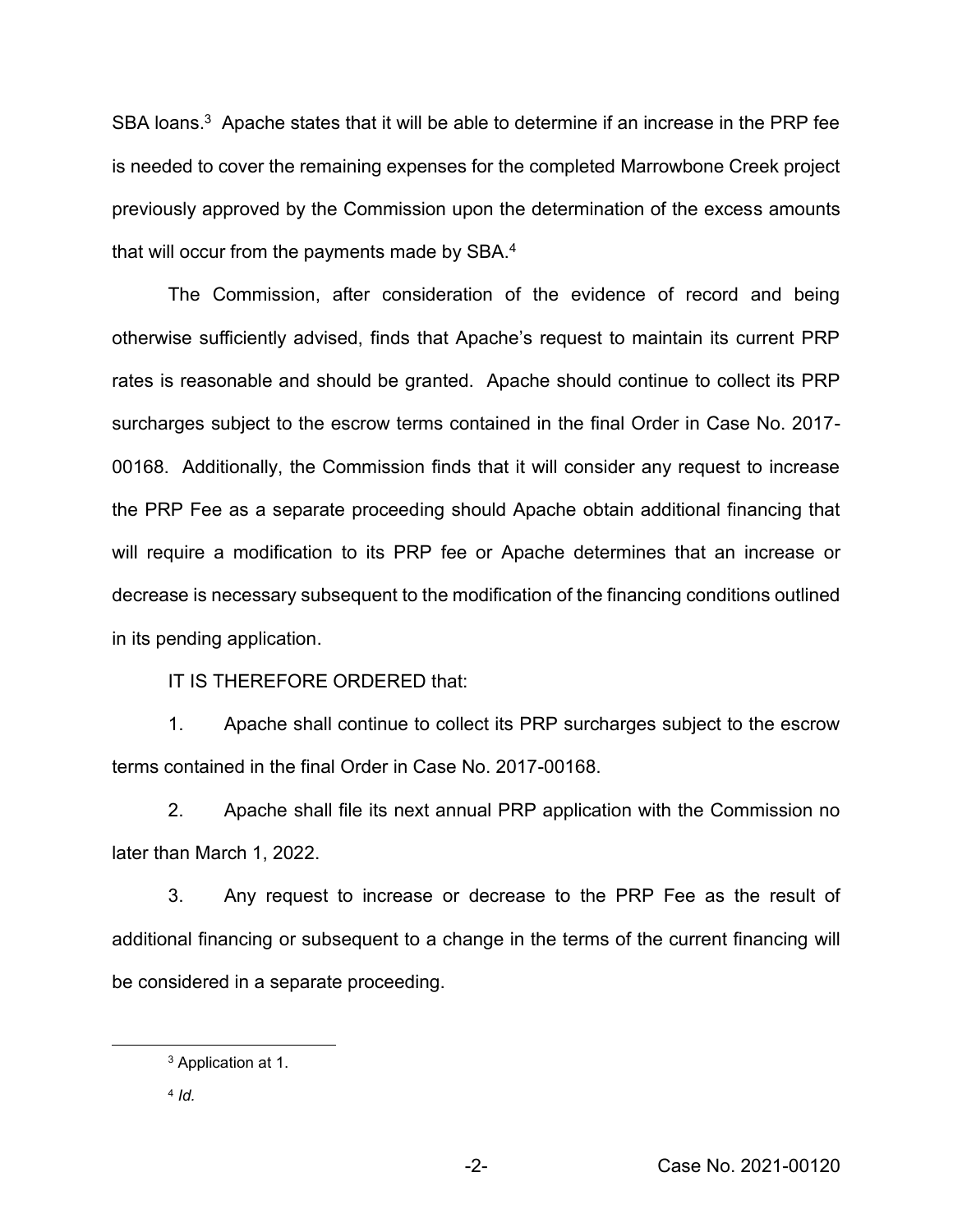4. This case is closed and removed from the Commission's docket.

## [REMAINDER OF PAGE INTENTIONALLY LEFT BLANK]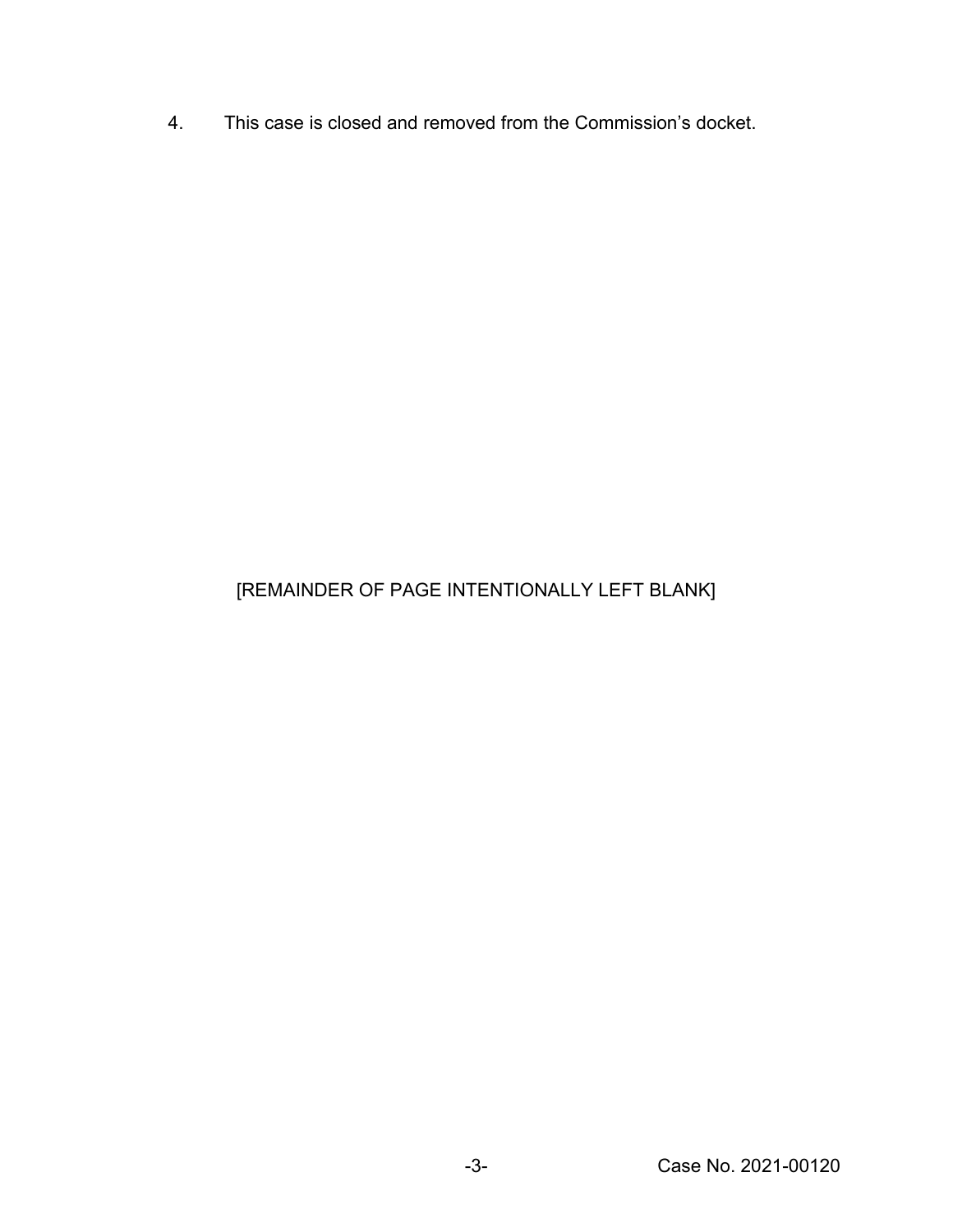By the Commission



ATTEST:

2 Bidwell

Executive Director

Case No. 2021-00120